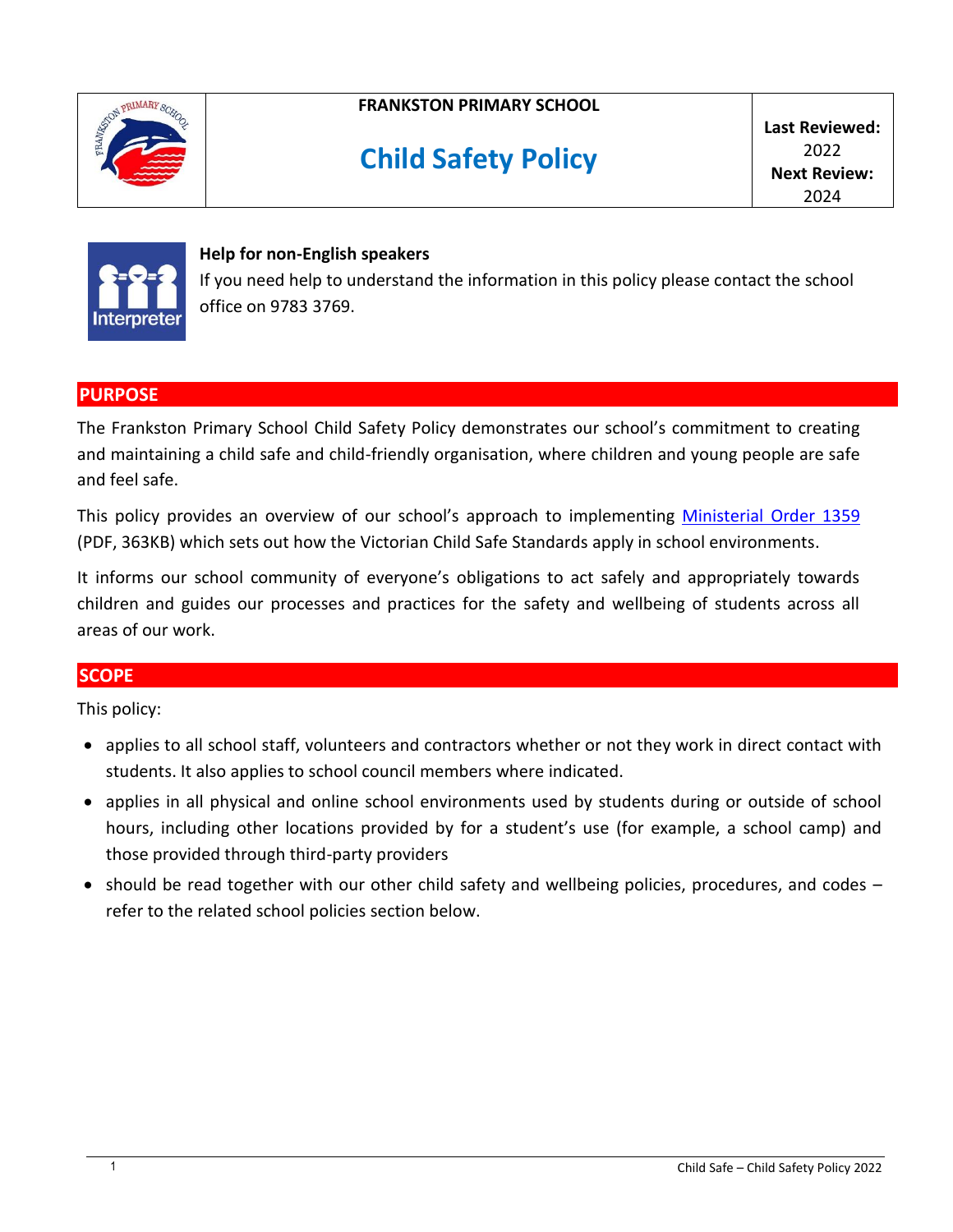# **DEFINITIONS**

The following terms in this policy have [specific definitions:](https://www.vic.gov.au/child-safe-standards-definitions)

- child
- child safety
- child abuse
- child-connected work
- child-related work
- school environment
- school staff
- school governing authority
- student
- volunteer.

# **STATEMENT OF COMMITMENT TO CHILD SAFETY**

Frankston Primary School is a child safe organisation which welcomes all children, young people and their families.

We are committed to providing environments where our students are safe and feel safe, where their participation is valued, their views respected, and their voices are heard about decisions that affect their lives. Our child safe policies, strategies and practices are inclusive of the needs of all children and students.

We have no tolerance for child abuse and take proactive steps to identify and manage any risks of harm to students in our school environments.

We promote positive relationships between students and adults and between students and their peers. These relationships are based on trust and respect.

We take proactive steps to identify and manage any risk of harm to students in our school environment. When child safety concerns are raised or identified, we treat these seriously and respond promptly and thoroughly.

Particular attention is given to the child safety needs of Aboriginal students, those from culturally and linguistically diverse backgrounds, international students, students with disabilities, those unable to live at home, children and young people who identify as lesbian, gay, bisexual, trans and gender diverse, intersex and queer (LGBTIQ+) and other students experiencing risk or vulnerability. Inappropriate or harmful behaviour targeting students based on these or other characteristics, such as racism or homophobia, are not tolerated at our school, and any instances identified will be addressed with appropriate consequences.

Child safety is a shared responsibility. Every person involved in our school has an important role in promoting child safety and wellbeing and promptly raising any issues or concerns about a child's safety.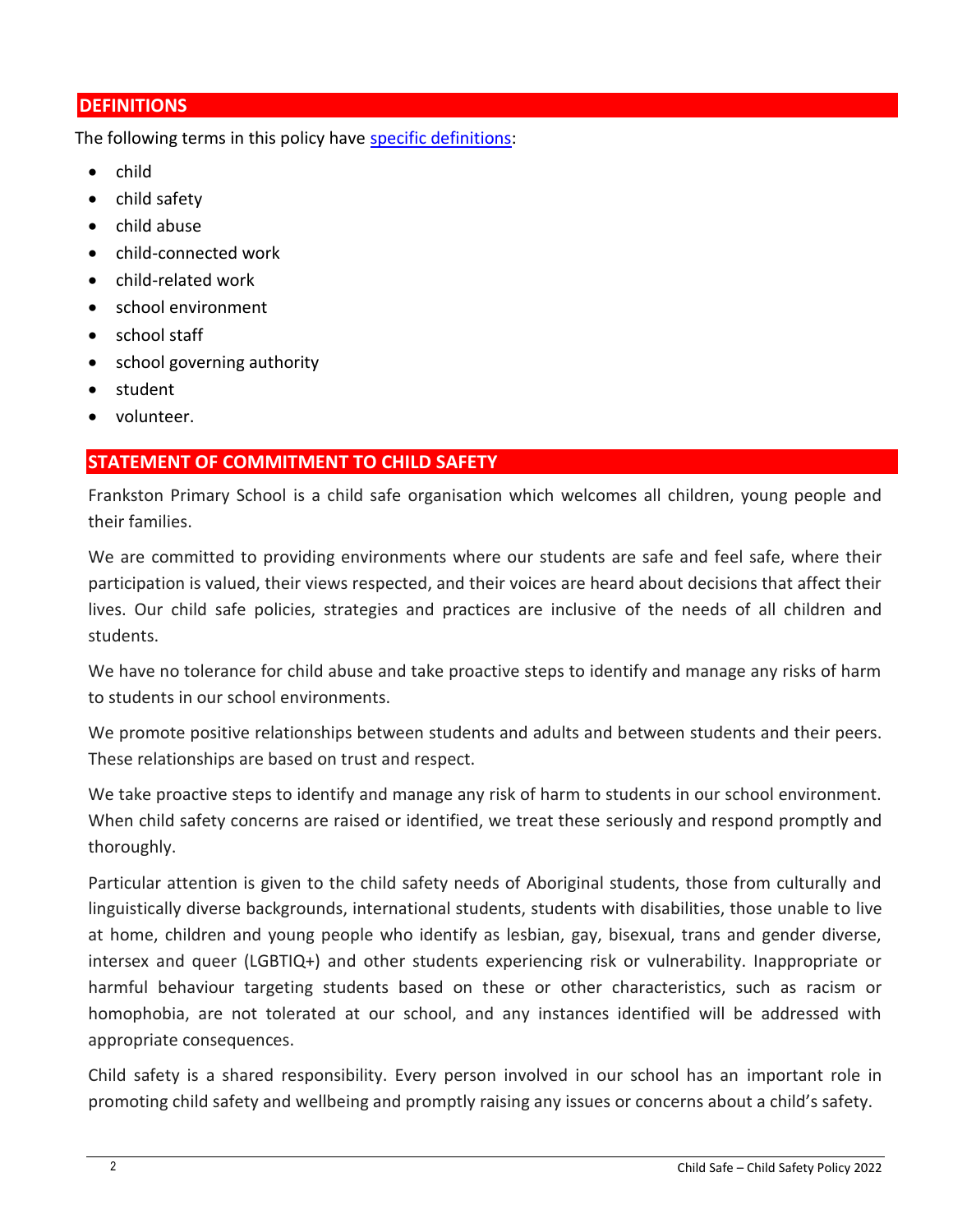We are committed to regularly reviewing our child safe practices, and seeking input from our students, families, staff, and volunteers to inform our ongoing strategies.

## **ROLES AND RESPONSIBILITIES**

#### **School leadership team**

Our school leadership team (comprising the Principal and Assistant Principal) is responsible for ensuring that a strong child safe culture is created and maintained, and that policies and practices are effectively developed and implemented in accordance with Ministerial Order 1359.

Principals and Assistant Principals will:

- ensure effective child safety and wellbeing governance, policies, procedures, codes and practices are in place and followed
- model a child safe culture that facilitates the active participation of students, families and staff in promoting and improving child safety, cultural safety and wellbeing
- enable inclusive practices where the diverse needs of all students are considered
- reinforce high standards of respectful behaviour between students and adults, and between students
- promote regular open discussion on child safety issues within the school community including at leadership team meetings, staff meetings and school council meetings
- facilitate regular professional learning for staff and volunteers (where appropriate) to build deeper understandings of child safety, cultural safety, student wellbeing and prevention of responding to abuse
- create an environment where child safety complaints and concerns are readily raised, and no one is discouraged from reporting an allegation of child abuse to relevant authorities.

## **School staff and volunteers**

All staff and volunteers will:

- participate in child safety and wellbeing induction and training provided by the school or the Department of Education and Training, and always follow the school's child safety and wellbeing policies and procedures
- act in accordance with our Child Safety Code of Conduct
- identify and raise concerns about child safety issues in accordance with our Child Safety Responding and Reporting Obligations Policy and Procedures, including following the [Four Critical Actions for](https://www.education.vic.gov.au/school/teachers/health/childprotection/Pages/report.aspx)  **[Schools](https://www.education.vic.gov.au/school/teachers/health/childprotection/Pages/report.aspx)**
- ensure students' views are taken seriously and their voices are heard about decisions that affect their lives
- implement inclusive practices that respond to the diverse needs of students.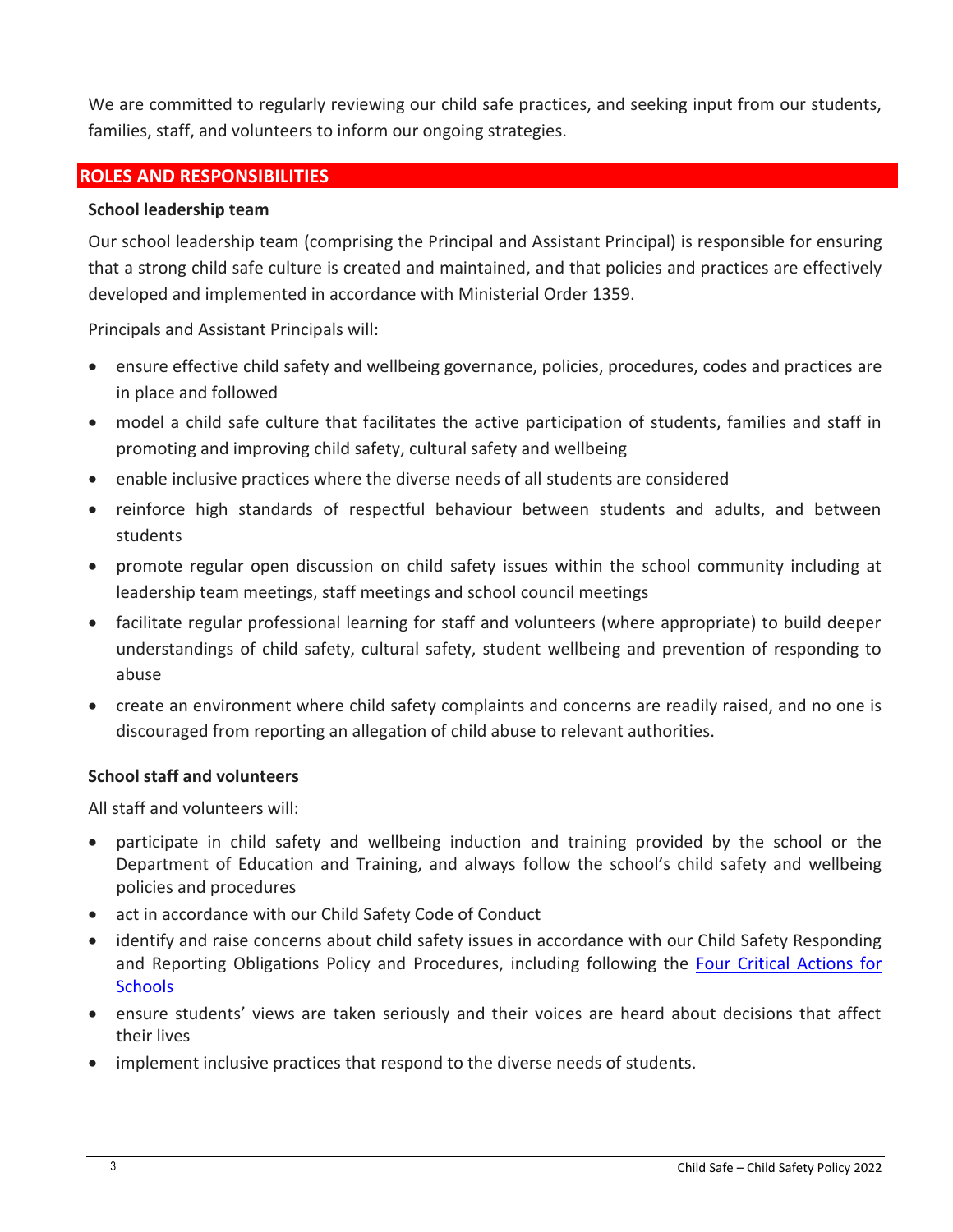# **School council**

In performing the functions and powers given to them under the *Education and Training Reform Act 2006*, school council members will:

- champion and promote a child safe culture with the broader school community
- ensure that child safety is a regular agenda item at school council meetings
- undertake annual training on child safety
- approve updates to, and act in accordance with the Child Safety Code of Conduct to the extent that it applies to school council employees and members
- when hiring school council employees, ensure that selection, supervision, and management practices are child safe. At our school, school council employment duties are delegated to the Principal who is bound by this policy.

# **Specific staff child safety responsibilities**

The Principal and Assistant Principal are the first point of contact for child safety concerns or queries and for coordinating responses to child safety incidents.

The Principal is responsible for informing the school community about this policy, and making it publicly available

Frankston Primary School has nominated the Assistant Principal and Disability and Inclusion Learning Specialist as the child safety champions to support the Principal to implement our child safety policies and practices, including staff and volunteer training.

The responsibilities of the child safety champions are outlined at [Guidance for child safety champions.](https://www.vic.gov.au/guidance-child-safety-champions) In addition to these roles, our child safety champions are also responsible for:

- Monitoring the school's compliance with the Child Safety and Wellbeing Policy. Anyone in our school community should approach the Principal or Assistant principal if they have any concerns about the school's compliance with the Child Safety Policy.
- Other specific roles and responsibilities are named in other child safety policies and procedures, including the Child Safety Code of Conduct, Child Safety Responding and Reporting Obligations (including Mandatory Reporting) Policy and Procedures, and Child Safety Risk Register.

Our school has also established a Wellbeing Team. The Wellbeing Team meet regularly to identify and respond to any ongoing matters related to child safety and wellbeing using student reference groups and data to provide input into school strategies.

The Wellbeing Team monitors the Child Safety Risk Register.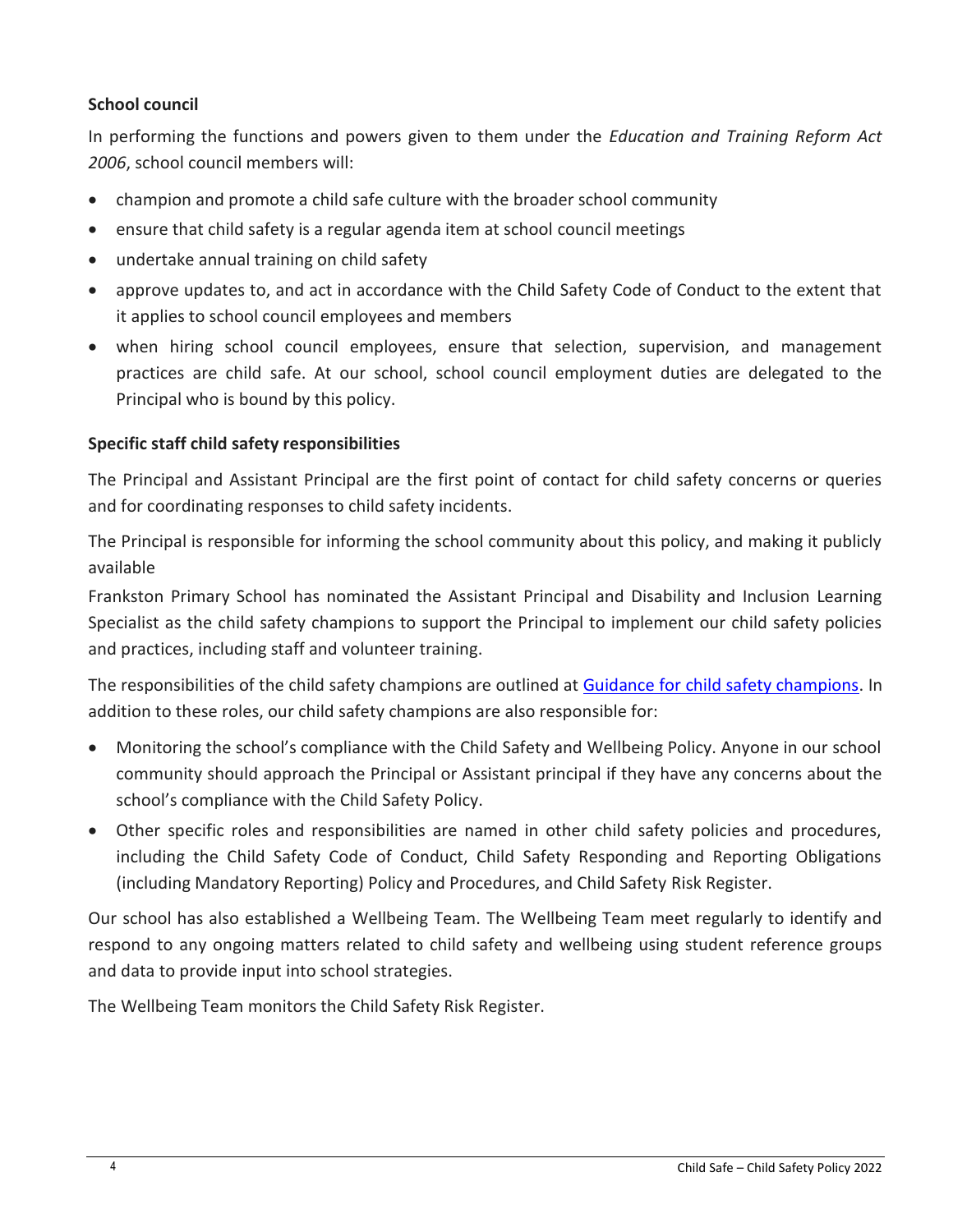# **CHILD SAFETY CODE OF CONDUCT**

Our Child Safety Code of Conduct sets the boundaries and expectations for appropriate behaviours between adults and students. It also clarifies behaviours that are not acceptable in our physical and online environments.

We ensure that students also know what is acceptable and what is not acceptable so they can be clear and confident about what to expect from adults in the school.

The Child Safety Code of Conduct also includes processes to report inappropriate behaviour.

## **MANAGING RISKS TO CHILD SAFETY AND WELLBEING**

At our school we identify, assess and manage risks to child safety and wellbeing in our physical and online school environments. These risks are managed through our child safety and wellbeing policies, procedures and practices, and in our activity specific risk registers, such as those we develop for off-site overnight camps, adventure activities and facilities and services we contract through third party providers for student use.

Our Child Safety Risk Register is used to record any identified risks related to child abuse alongside actions in place to manage those risks. Our school leadership team will monitor and evaluate the effectiveness of the actions in the Child Safety Risk Register at least annually.

Frankston Primary School uses the following strategies to manage risk and promote child safety in physical and online environments:

- supervise students properly in all settings, including the playground, excursions and camps
- give particular attention to the safety, diverse needs and vulnerabilities of students in each activity or setting and considering whether there are any barriers that might prevent students from raising concerns
- inform students and their families about appropriate use of the school's technology, safety tools and how to seek help and report concerns including cyberbullying and online grooming
- Facilitate age-appropriate ways to use the internet and social media for students utilising Resilience, [Rights and Respectful](https://fuse.education.vic.gov.au/ResourcePackage/ByPin?pin=2JZX4R) Relationships
- promote activities in the school community that connect schools and communities and raise awareness to prevent bullying and violence (e.g. National Day of Action against Bullying and Violence)
- identify and document the school's child safety risks in the school's risk register or equivalent and ensure strategies are in place to manage those risks
- consider the range of school environments and the nature of physical spaces including onsite buildings and grounds, classrooms, corridors, and pick-up and drop off areas
- consider risks arising from child-to-child and adult-to-child interactions in physical and online spaces
- inform staff, volunteers and students where appropriate of identified risks and risk management strategies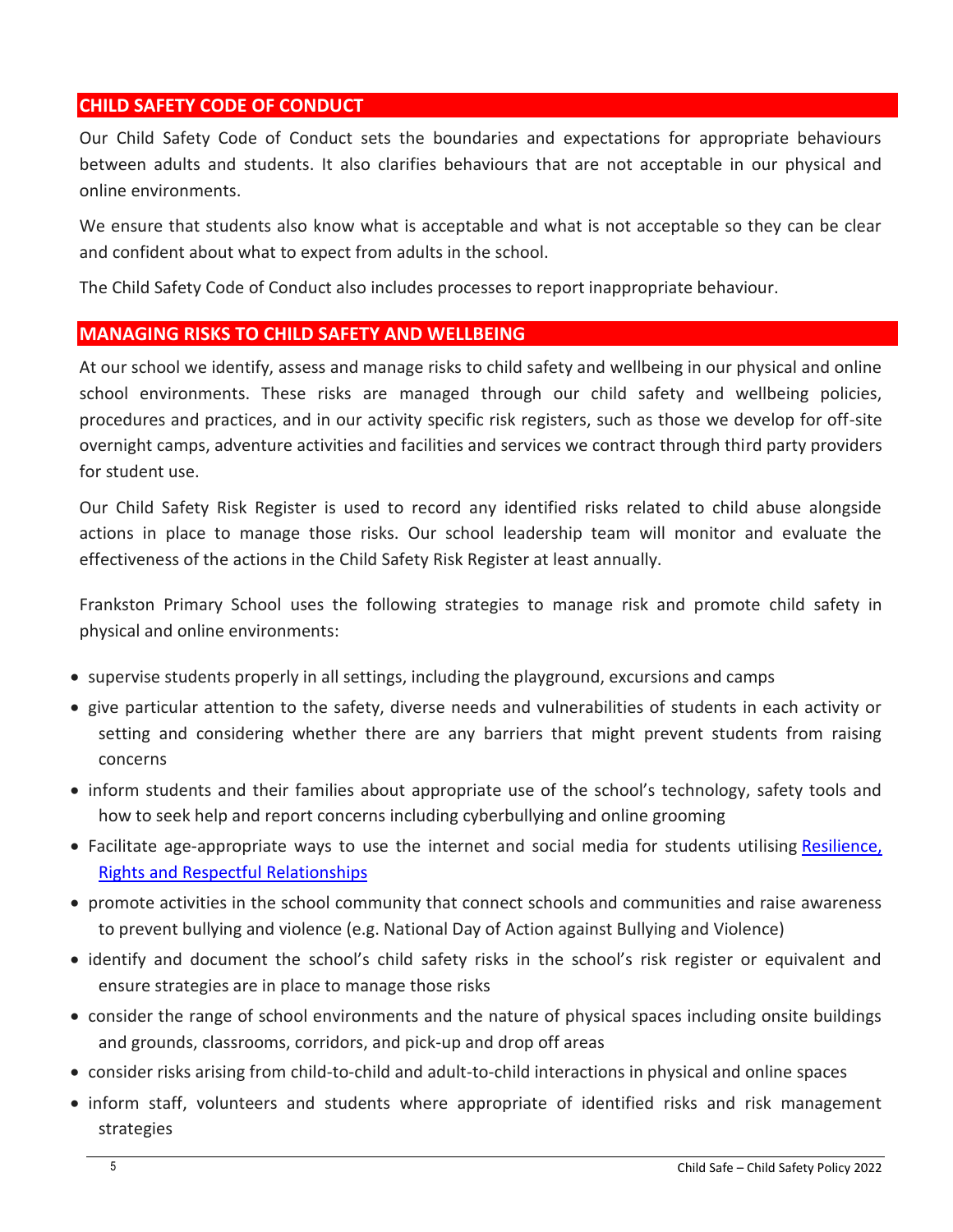- keep records of risk management activities, including risk assessments for camps and excursions
- provide training and refresher training to staff and relevant volunteers on risk management policies and procedures.

# **ESTABLISHING A CULTURALLY SAFE ENVIRONMENT**

At Frankston Primary School, we are committed to establishing an inclusive and culturally safe school where the strengths of Aboriginal culture, values and practices are respected.

We think about how every student can have a positive experience in a safe environment. For Aboriginal students, we recognise the link between Aboriginal culture, identity and safety and actively create opportunities for Aboriginal students and the Aboriginal community to have a voice and presence in our school planning, policies, and activities.

We have developed the following strategies to promote cultural safety in our school community:

- Begin assemblies with a Welcome to Country or an Acknowledgement of Country
- Fly the Aboriginal and Torres Strait Islander flags on school grounds.
- Celebrate NAIDOC Week and National Reconciliation Week
- Implement the [Koorie Education](https://www2.education.vic.gov.au/pal/koorie-education/policy) Policy to create a learning environment for all students that acknowledges, respects and values Aboriginal cultures and identities.
- Include Aboriginal history and culture in curriculum planning for student learning.
- Arrange [Community Understanding Safety Training](https://www.vaeai.org.au/community-understanding-safety-training-online-information-session/) (CUST) or equivalent for staff.
- Address racism from students, staff, volunteers or visitors directly. Make sure racist speech or actions are always dealt with, and the culture of the school works to prevent incidents from occurring.
- Liaise with our Koorie Education Support Officers (KESO) regularly in support of building school-wide inclusive practice and supporting Aboriginal families and students.

#### **STUDENT EMPOWERMENT**

To support child safety and wellbeing at Frankston Primary School, we work to create an inclusive and supportive environment that encourages students and families to contribute to our child safety approach and understand their rights and their responsibilities.

Positive respectful relationships between students are reinforced and we encourage strong friendships and peer support in the school to ensure a sense of belonging as outlined in our Student Wellbeing and Engagement and Statement of Values and School Philosophy policies.

We inform students of their rights through our whole school approach to Social and Emotional Learning and give students the skills and confidence to recognise unsafe situations with adults or other students and to speak up and act on concerns relating to themselves or their peers. We ensure our students know who to talk to if they are worried or feeling unsafe and we encourage them to share concerns with a trusted adult at any time. Students and families can also access information on how to report concerns by accessing our *Complaints Policy* or visiting the school office.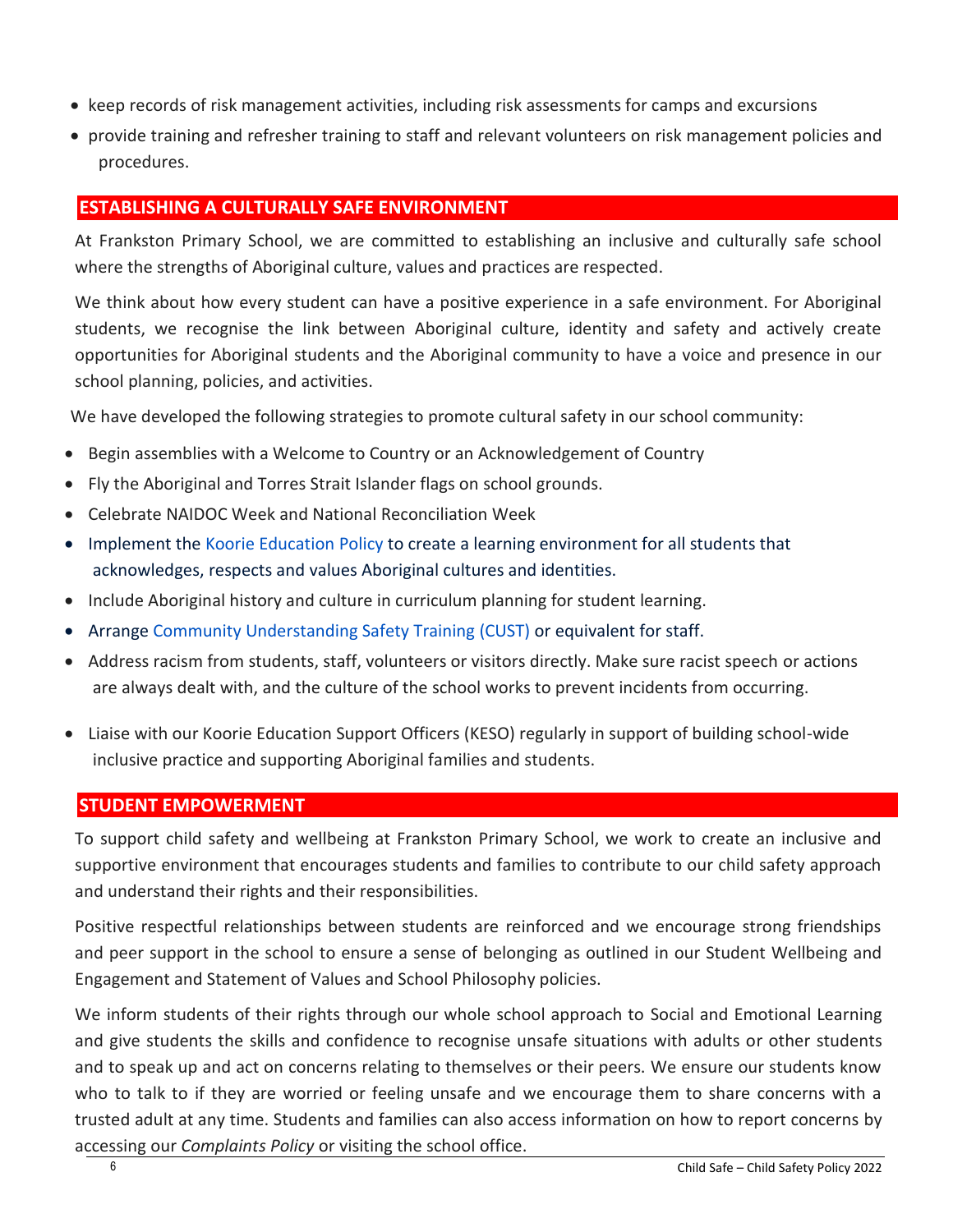When the school is gathering information in relation to a complaint about alleged misconduct or abuse of a child, we will listen to the complainant's account and take them seriously, check our understanding of the complaint, support the student and keep them (and their parents and carers, as appropriate) informed about progress and follow the procedures as outlined in our Complaints Policy.

#### **FAMILY ENGAGEMENT**

Our families and the school community have an important role in monitoring and promoting children's safety and wellbeing and helping children to raise any concerns.

To support family engagement, at Frankston Primary School we are committed to providing families and community with accessible information about our school's child safe policies and practices and involving them in our approach to child safety and wellbeing.

We will create opportunities for families to have input into the development and review of our child safety policies and practices and encourage them to raise any concerns and ideas for improvement.

We do this by:

- all child safety policies and procedures will be available for students and parents in the [Policies](https://frankstonps.vic.edu.au/our-school/policies/) section of our website or on requesting a hardcopy from the school office
- newsletters will inform families and the school community about updates to our child safety policies or processes, and strategies or initiatives that we are taking to ensure student safety
- PROTECT Child Safety and Four Critical Actions for Schools posters will be displayed across the school including classrooms, library, Green Room, hall and school office
- report on the outcomes of relevant reviews to staff and volunteers, community and families and students to show transparency and accountability.

## **DIVERSITY AND EQUITY**

As a child safe organisation, we celebrate the rich diversity of our students, families and community and promote respectful environments that are free from discrimination. Our focus is on wellbeing and growth for all.

We recognise that every child has unique skills, strengths and experiences to draw on.

We pay particular attention to individuals and groups of children and young people in our community with additional and specific needs. This includes tailoring our child safety strategies and supports to the needs of:

- Aboriginal children and young people
- children from culturally and linguistically diverse backgrounds
- children and young people with disabilities
- children unable to live at home or impacted by family violence
- international students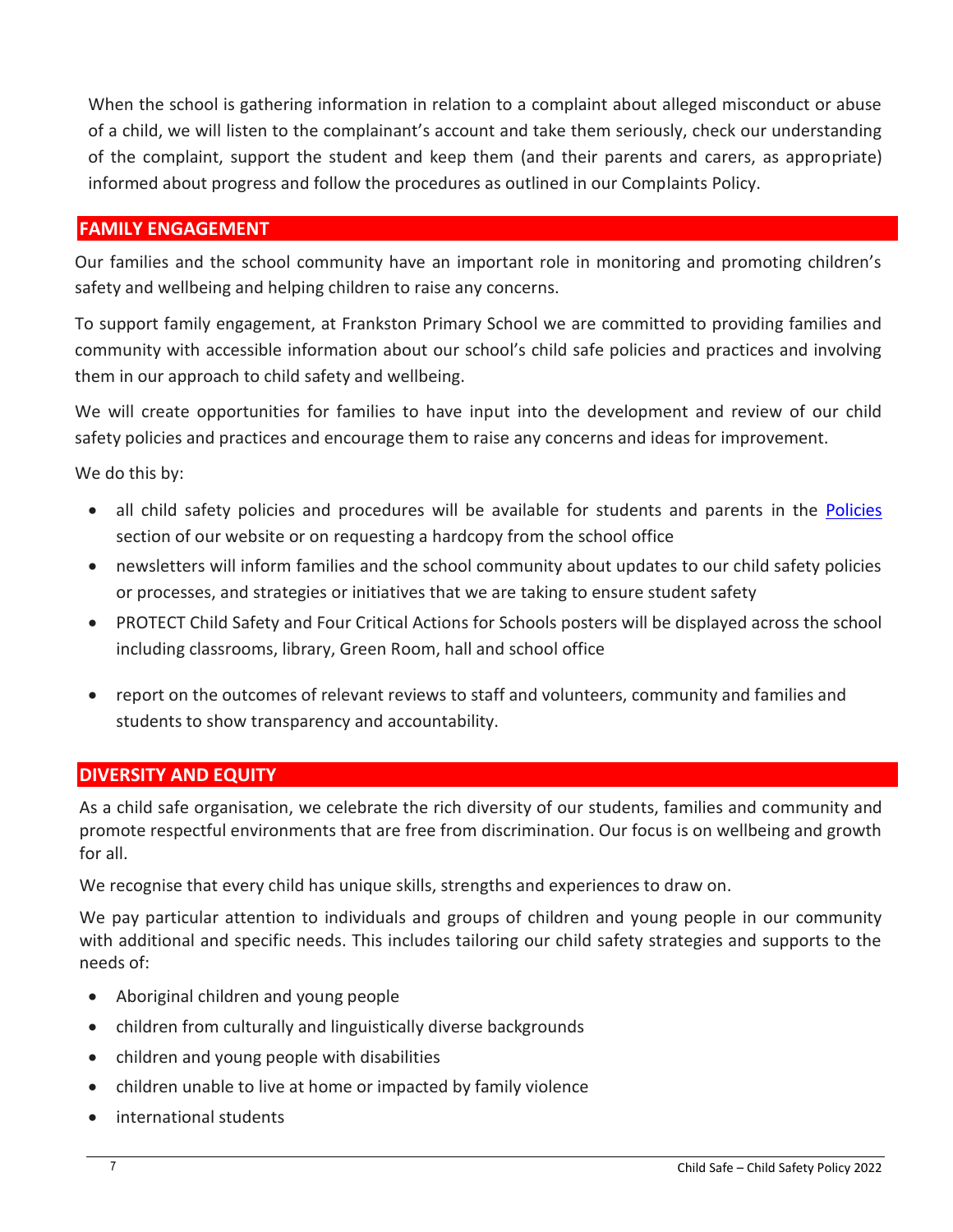• children and young people who identify as  $LGETIQ+$ .

Our *Student Wellbeing and Engagement* and *Inclusion and Diversity* policies provide more information about the measures we have in place to support diversity and equity.

# **SUITABLE STAFF AND VOLUNTEERS**

At Frankston Primary School, we apply robust child safe recruitment, induction, training, and supervision practices to ensure that all staff, contractors, and volunteers are suitable to work with children.

#### **Staff recruitment**

When recruiting staff, we follow the Department of Education and Training's recruitment policies and guidelines, available on the Policy and Advisory Library (PAL) at:

- [Recruitment in Schools](https://www2.education.vic.gov.au/pal/recruitment-schools/overview)
- [Suitability for Employment Checks](https://www2.education.vic.gov.au/pal/suitability-employment-checks/overview)
- [School Council Employment](https://www2.education.vic.gov.au/pal/school-council-employment/overview)
- [Contractor OHS Management.](https://www2.education.vic.gov.au/pal/contractor-ohs-management/policy)

When engaging staff to perform child-related work, we:

- sight, verify and record the person's Working with Children clearance or equivalent background check such as a Victorian teaching registration
- collect and record:
	- $\circ$  proof of the person's identity and any professional or other qualifications
	- o the person's history of working with children
	- o references that address suitability for the job and working with children.
	- $\circ$  references that address suitability for the job and working with children.

## **Staff Induction**

All newly appointed staff will be expected to participate in our child safety and wellbeing induction program. The program will include a focus on:

- the Child Safety Policy (this document)
- the Child Safety Code of Conduct
- the Child Safety Responding and Reporting Obligations (including Mandatory Reporting) Policy and Procedures and
- any other child safety and wellbeing information that school leadership considers appropriate to the nature of the role.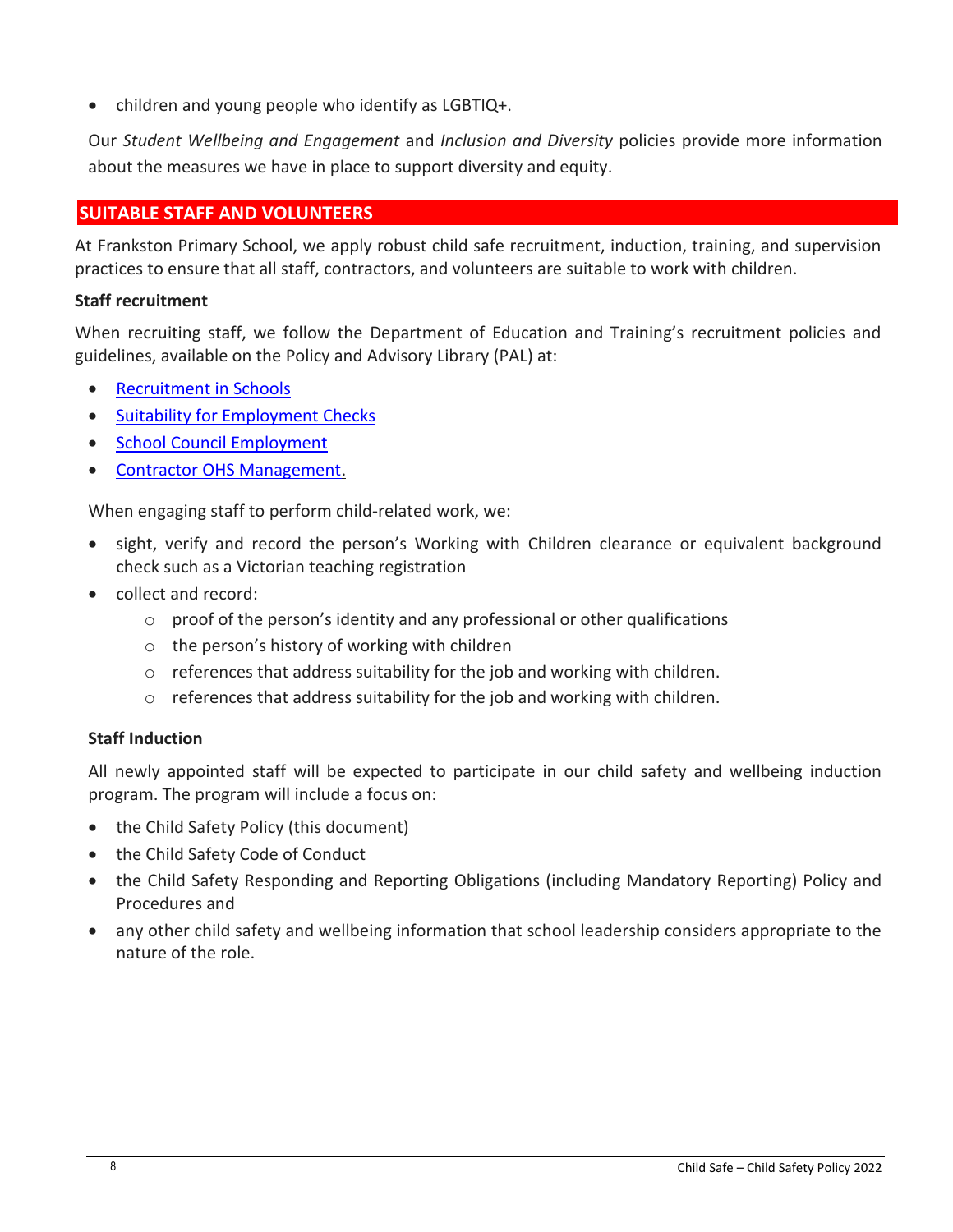## **Ongoing supervision and management of staff**

All staff engaged in child-connected work will be supervised appropriately to ensure that their behaviour towards children is safe and appropriate.

Staff will be monitored and assessed to ensure their continuing suitability for child-connected work. This will be done via regular performance reviews.

Inappropriate behaviour towards children and young people will be managed swiftly and in accordance with our school and department policies and our legal obligations. Child safety and wellbeing will be paramount.

#### **Suitability of volunteers**

All volunteers are required to comply with our *Volunteers Policy* which describes how we assess the suitability of prospective volunteers and outlines expectations in relation to child safety and wellbeing induction and training, and supervision and management.

# **CHILD SAFETY KNOWLEDGE, SKILLS AND AWARENESS**

Ongoing training and education are essential to ensuring that staff understand their roles and responsibilities and develop their capacity to effectively address child safety and wellbeing matters.

In addition to the child safety and wellbeing induction, our staff will participate in a range of training and professional learning to equip them with the skills and knowledge necessary to maintain a child safe environment.

Staff child safety and wellbeing training will be delivered at least annually and will include guidance on:

- our school's child safety and wellbeing policies, procedures, codes, and practices
- completing the Protecting Children [Mandatory Reporting and Other Legal Obligations](http://elearn.com.au/det/protectingchildren/) online module annually
- recognising indicators of child harm including harm caused by other children and students
- responding effectively to issues of child safety and wellbeing and supporting colleagues who disclose harm
- how to build culturally safe environments for children and students
- information sharing and recordkeeping obligations
- how to identify and mitigate child safety and wellbeing risks in the school environment.

Other professional learning and training on child safety and wellbeing, for example, training for our volunteers, will be tailored to specific roles and responsibilities and any identified or emerging needs or issues.

The principal is responsible for reviewing and updating the Child Safety Policy at least every two years. The review will include input from students, parents/carers and the school community.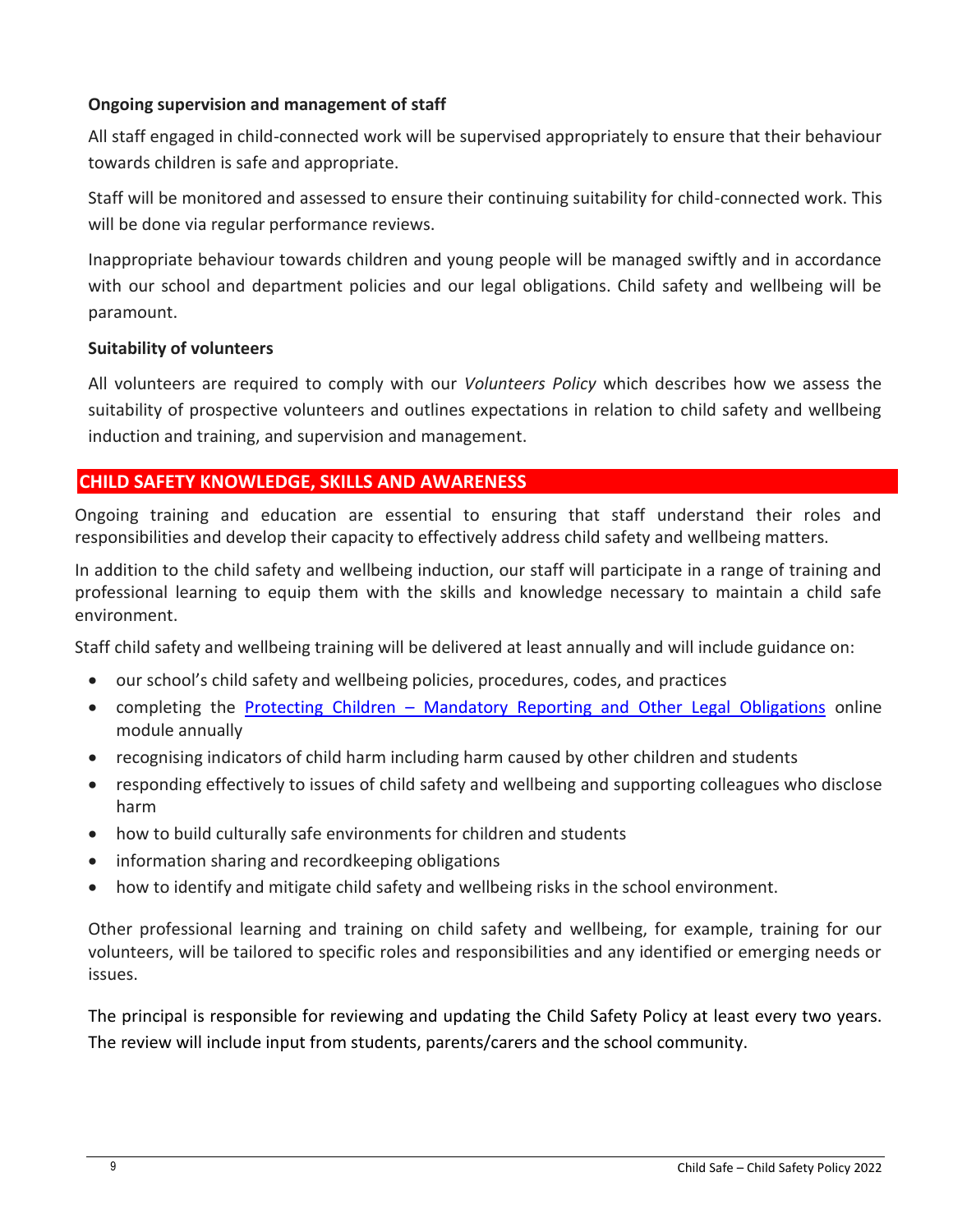## **School council training and education**

To ensure our school council is equipped with the knowledge required to make decisions in the best interests of student safety and wellbeing, and to identify and mitigate child safety and wellbeing risks in our school environment, the council is trained at least annually. Training includes guidance on:

- individual and collective obligations and responsibilities for implementing the Child Safe Standards and managing the risk of child abuse
- child safety and wellbeing risks in our school environment
- Frankston Primary School child safety and wellbeing policies, procedures, codes and practices

# **COMPLAINTS AND REPORTING PROCESSES**

Frankston Primary School fosters a culture that encourages staff, volunteers, students, parents, and the school community to raise concerns and complaints. This makes it more difficult for breaches of the code of conduct, misconduct or abuse to occur and remain hidden.

We have clear pathways for raising complaints and concerns and responding and this is documented in our school's Complaints Policy. The *Complaints Policy* can be found on the school website.

If there is an incident, disclosure, allegation or suspicion of child abuse, all staff and volunteers (including school council employees) must follow our *Child Safety Responding and Reporting Obligations Policy and Procedures*. Our policy and procedures address complaints and concerns of child abuse made by or in relation to a child or student, school staff, volunteers, contractors, service providers, visitors or any other person while connected to the school.

As soon as any immediate health and safety concerns are addressed, and relevant school staff have been informed, we will ensure our school follows:

- the [Four Critical Actions](https://www.education.vic.gov.au/Documents/about/programs/health/protect/FourCriticalActions_ChildAbuse.pdf) for complaints and concerns relating to adult behaviour towards a child
- the [Four Critical Actions: Student Sexual Offending](https://www.education.vic.gov.au/school/teachers/health/childprotection/Pages/stusexual.aspx) for complaints and concerns relating to student sexual offending

Our *Student Wellbeing and Engagement* and *Bullying Prevention* policies cover complaints and concerns relating to student physical violence or other harmful behaviours.

# **CHILD SAFETY COMMUNICATIONS**

Frankston Primary School is committed to communicating our child safety strategies to the school community through:

 ensuring that key child safety and wellbeing policies are available on our website including the Child Safety Policy (this document), Child Safety Code of Conduct, and the Child Safety Responding and Reporting Obligations (including Mandatory Reporting) Policy and Procedure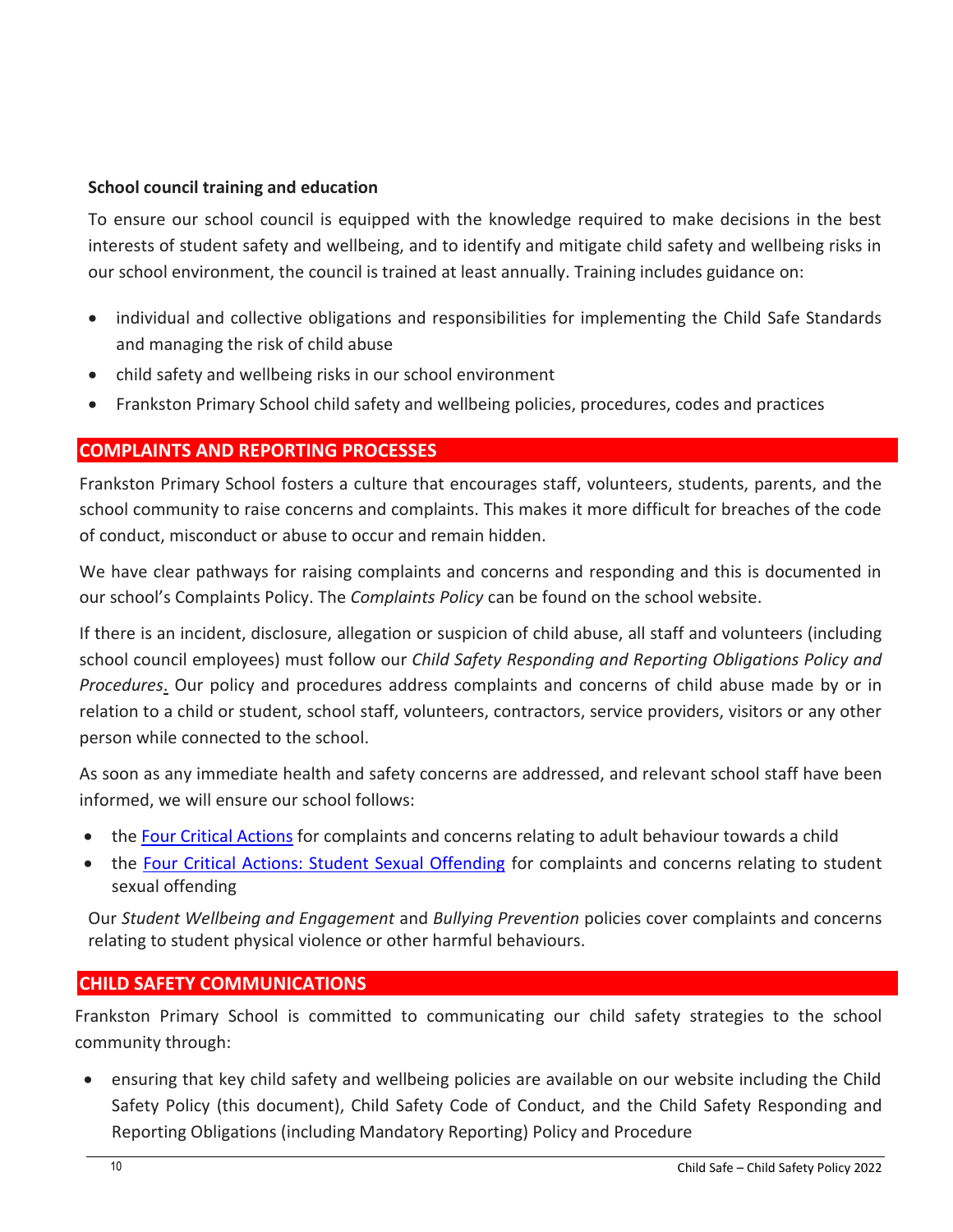- displaying PROTECT and Four Critical Actions for Schools posters around the school
- updates in our school newsletter
- ensuring that child safety is a regular agenda item at school leadership meetings, staff meetings and school council meetings.

# **PRIVACY AND INFORMATION SHARING**

Frankston Primary School collects, uses, and discloses information about children and their families in accordance with Victorian privacy laws, and other relevant laws. For information on how our school collects, uses and discloses information refer to: [Schools' Privacy Policy](https://www.education.vic.gov.au/Pages/schoolsprivacypolicy.aspx).

#### **RECORDS MANAGEMENT**

We acknowledge that good records management practices are a critical element of child safety and wellbeing and manage our records in accordance with the Department of Education and Training's policy: [Records Management](https://www2.education.vic.gov.au/pal/records-management/policy) – School Records

# **REVIEW OF CHILD SAFETY PRACTICES**

At Frankston Primary School, we have established processes for the review and ongoing improvement of our child safe policies, procedures, and practices.

We will:

- review and improve our policy every 2 years or after any significant child safety incident
- analyse any complaints, concerns, and safety incidents to improve policy and practice
- act with transparency and share pertinent learnings and review outcomes with school staff and our school community.

## **RELATED POLICIES AND PROCEDURES**

This Child Safety and Wellbeing Policy is to be read in conjunction with other related school policies, procedures, and codes. These include our:

- Bullying Prevention Policy
- Child Safety Responding and Reporting Obligations Policy and Procedures
- Child Safety Code of Conduct
- Complaints Policy
- Digital Learning Policy
- Inclusion and Diversity Policy
- **•** Student Wellbeing and Engagement Policy
- Visitors Policy
- Volunteers Policy